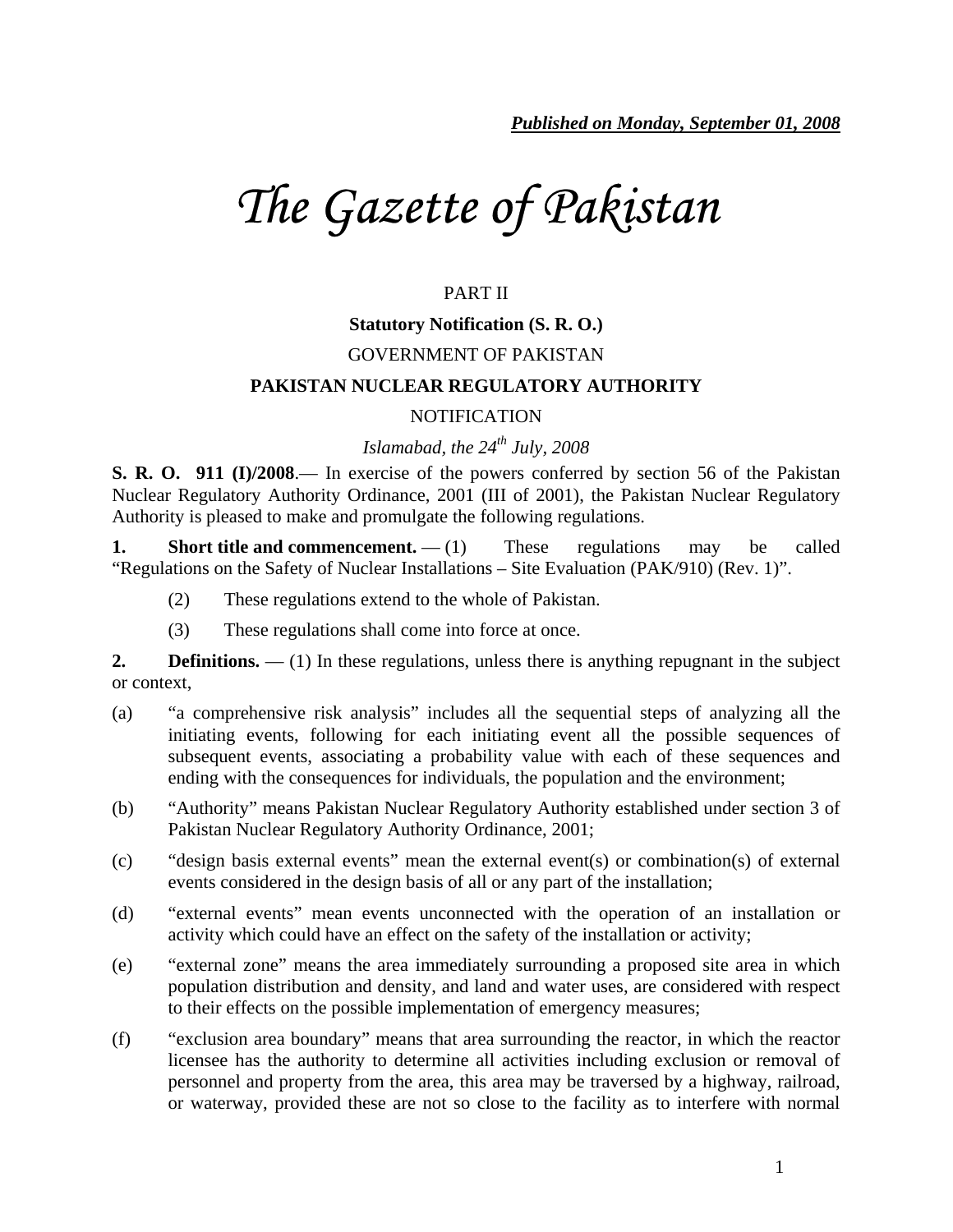operations of the facility and provided appropriate and effective arrangements are made to control traffic on the highway, railroad, or waterway, in case of emergency, to protect the public health and safety, residence within the exclusion area shall normally be prohibited. In any event, residents shall be subject to ready removal in case of necessity, activities unrelated to operation of the reactor may be permitted in an exclusion area under appropriate limitations, provided that no significant hazards to the public health and safety will result;

- (g) "low population zone" means the area immediately surrounding the exclusion area which contains residents, the total number and density of which are such that there is a reasonable probability that appropriate protective measures could be taken in their behalf in the event of a serious accident;
- (h) "nuclear installation" means:
	- (i) any nuclear reactor used as a source of power or for any other purpose;
	- (ii) any factory using nuclear fuel for the production of nuclear material, or any factory for the processing of nuclear material including any factory for the reprocessing of irradiated nuclear fuel; and
	- (iii)any facility where nuclear material is stored, other than storage incidental to the carriage of such material;
- (i) "population centre distance" means the distance from the reactor to the nearest boundary of a densely populated center containing more than about 25,000 residents;
- (j) "risk" means the product derived from the multiplication of the probability of a particular event that results in the release of radioactive material by a parameter corresponding to the radiological consequences of this event;
- (k) "site area" means a geographical area that contains an authorized installation, and within which the management of the authorized installation may directly initiate emergency actions;
- (l) "site survey" means the process that is used to identify preferred candidate sites for nuclear installations on the basis of safety and other considerations;

**3. Interpretation** - The decision of Chairman, PNRA regarding the interpretation of any word or phrase of these regulations or applicability of these regulations shall be final and binding on the licensee / applicant.

**4.** Scope - (1) The site evaluation requirements contained in these regulations apply to site registration for the purpose of constructing nuclear installation subject to "Regulations for the Licensing of Nuclear Installation(s) in Pakistan -PAK/909".

(2) The scope of these regulations encompasses site related factors and site–installation interaction factors relating to plant operational states and accident conditions, including those that could lead to emergency measures, and natural and human induced events external to the installation that are important to safety. The external human induced events considered in these regulations are all of accidental origin.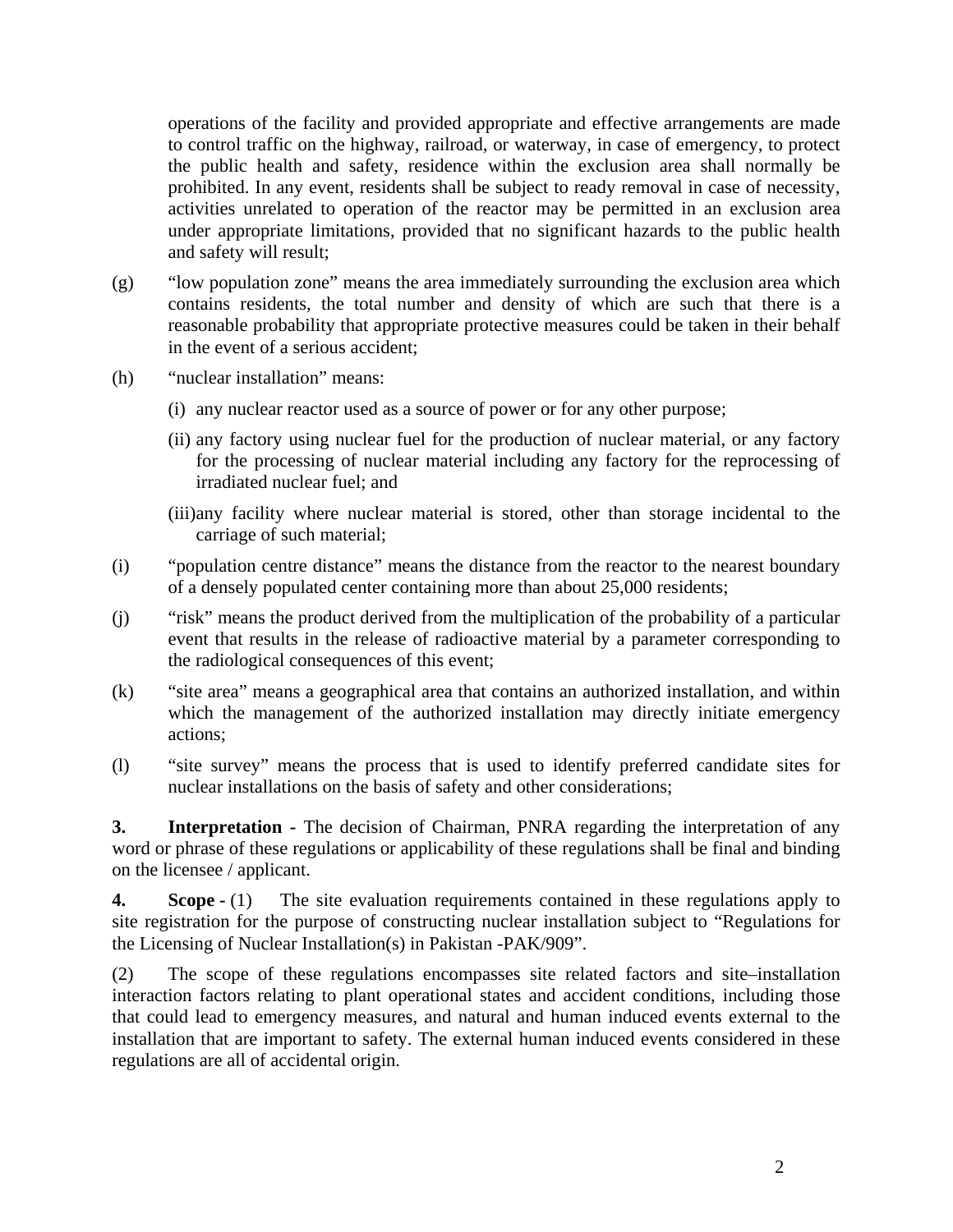(3) The siting process for a nuclear installation generally consists of an investigation of a large region to select one or more candidate sites (site survey), followed by a detailed evaluation of those candidate sites. These regulations are primarily concerned with the latter stage.

(4) These regulations are concerned mainly with severe events of low probability that relate to the siting of nuclear installations and that have to be considered in designing a particular nuclear installation. If events of lesser severity but higher probability make a significant contribution to the overall risk, they should also be considered in the design of the nuclear installation.

(5) The scope of the investigation for the site of a nuclear installation covers the entire process of the site evaluation — the selection, assessment, pre-operational and operational stages. The requirements established in these regulations do not apply to the site selection stage, for which a different series of criteria may be used.

# **5. General Requirements**

# (1) Objective**s**

(a) The main objective in site evaluation for nuclear installations in terms of nuclear safety is to protect the public and the environment from the radiological consequences of radioactive releases due to normal operation and accidents. In the evaluation of the suitability of a site for a nuclear installation, the following aspects shall be considered:

- (i) the effects of external events (natural origin or human induced) occurring in the region of the particular site;
- (ii) the characteristics of the site and its environment that could influence the transfer to persons and the environment of radioactive material that has been released;
- (iii) the population density and population distribution and other characteristics of the external zone in so far as they may affect the possibility of implementing emergency measures and the need to evaluate the risks to individuals and the population.

(b) If the site evaluation for the three aspects cited above indicates that the site is unacceptable and the deficiencies cannot be compensated for by means of design features, measures for site protection or administrative procedures, the site shall be deemed unsuitable.

- (2) General Criteria
- (a) Site characteristics that may affect the safety of the nuclear installation shall be investigated and assessed. Characteristics of the natural environment in the region that may be affected by potential radiological impacts in operational states and accident conditions shall be investigated. All these characteristics shall be observed and monitored throughout the lifetime of the installation.
- (b) Proposed sites for nuclear installations shall be examined with regard to the frequency and severity of external natural and human induced events and phenomena that could affect the safety of the installation.
- (c) The foreseeable evolution of natural and human made factors in the region that may have a bearing on safety shall be evaluated for a time period that encompasses the projected lifetime of the nuclear installation. These factors, particularly population growth and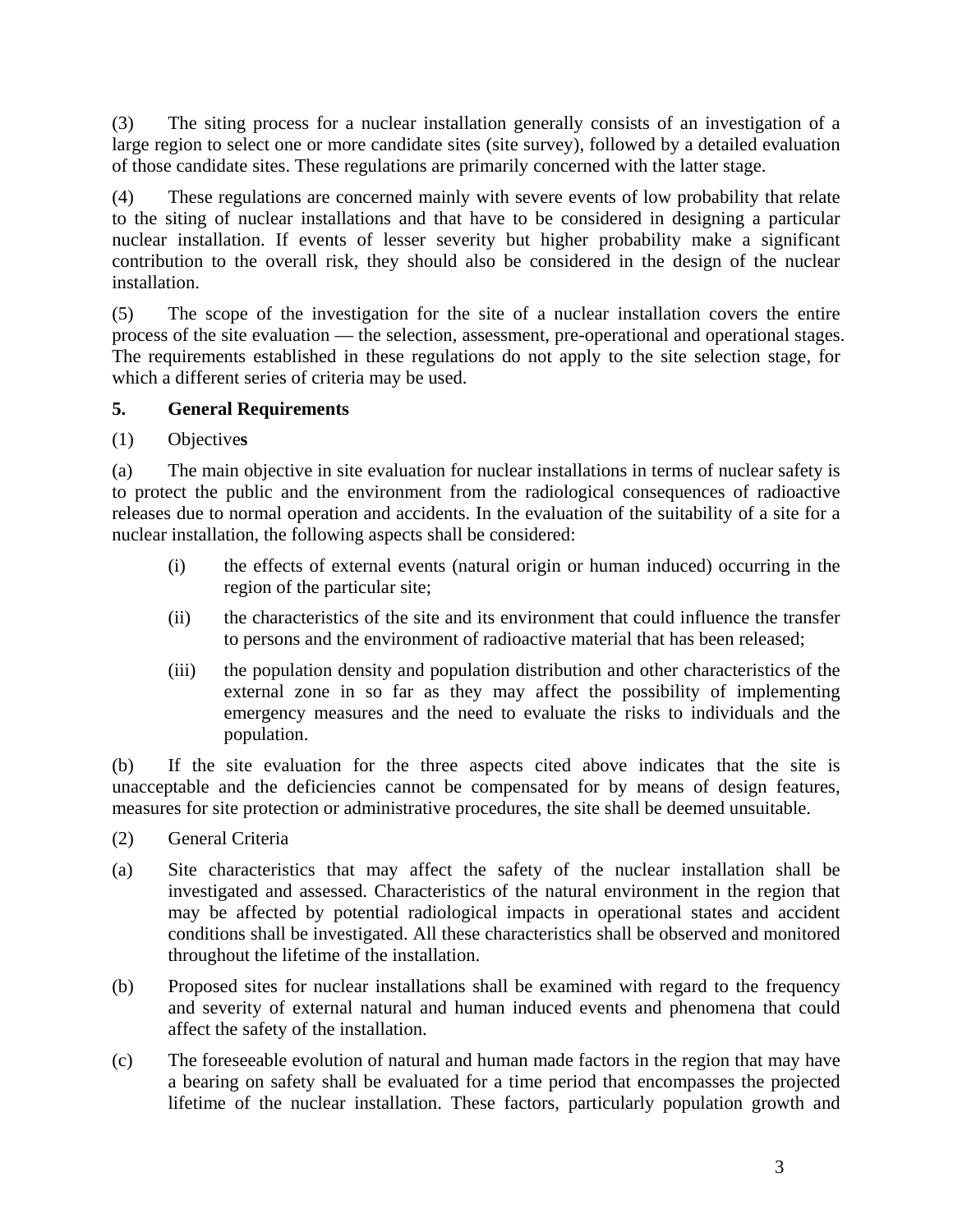population distribution, shall be monitored over the lifetime of the nuclear installation. If necessary, appropriate measures shall be taken to ensure that the overall risk remains acceptably low. There are three means available to ensure that risks are acceptably low: design features, measures for site protection (e.g. dykes for flood control) and administrative procedures. Design features and protective measures shall be the preferred means of ensuring that risks are kept acceptably low.

- (d) The hazards associated with external events that are to be considered in the design of the nuclear installation shall be determined. For an external event (or a combination of events) the parameters and the values of those parameters that are used to characterize the hazards should be chosen so that they can be used easily in the design of the installation.
- (e) In the derivation of the hazards associated with external events, consideration shall be given to the effects of the combination of these hazards with the ambient conditions (e.g. hydrological, hydrogeological and meteorological conditions).
- (f) In the analysis to determine the suitability of the site, consideration shall be given to additional matters relating to safety such as the storage and transport of input and output materials, fresh and spent fuel and radioactive wastes.
- (g) The possible non-radiological impact of the installation, due to chemical or thermal releases, and the potential for explosion and the dispersion of chemical products shall be taken into account in the site evaluation process.
- (h) The potential for interactions between nuclear and non-nuclear effluents, such as the combination of heat or chemicals with radioactive material in liquid effluents, shall be considered.
- (i) For each proposed site, the potential radiological impacts in operational states and in accident conditions on people in the region, including impacts that could lead to emergency measures, shall be evaluated with due consideration of the relevant factors, including population distribution, dietary habits, use of land and water, and the radiological impacts of any other releases of radioactive material in the region.
- (j) For nuclear power plants, the total nuclear capacity to be installed on the site shall be determined as far as possible at the first stages of the siting process. If it is proposed that the installed nuclear capacity be significantly increased to a level greater than that previously determined to be acceptable, the suitability of the site shall be re-evaluated, as appropriate.
- (3) Criteria for Hazards Associated with External Natural and Human Induced Events
- (a) Proposed sites shall be adequately investigated with regard to all the site characteristics that could be significant to safety in external natural and human induced events.
- (b) Possible natural phenomena and human induced situations and activities in the region of a proposed site shall be identified and evaluated according to their significance for the safe operation of the nuclear installation. This evaluation should be used to identify the important natural phenomena or human induced situations and activities in association with which potential hazards are to be investigated.
- (c) Foreseeable significant changes in land use shall be considered, such as the expansion of existing installations and human activities or the construction of high risk installations.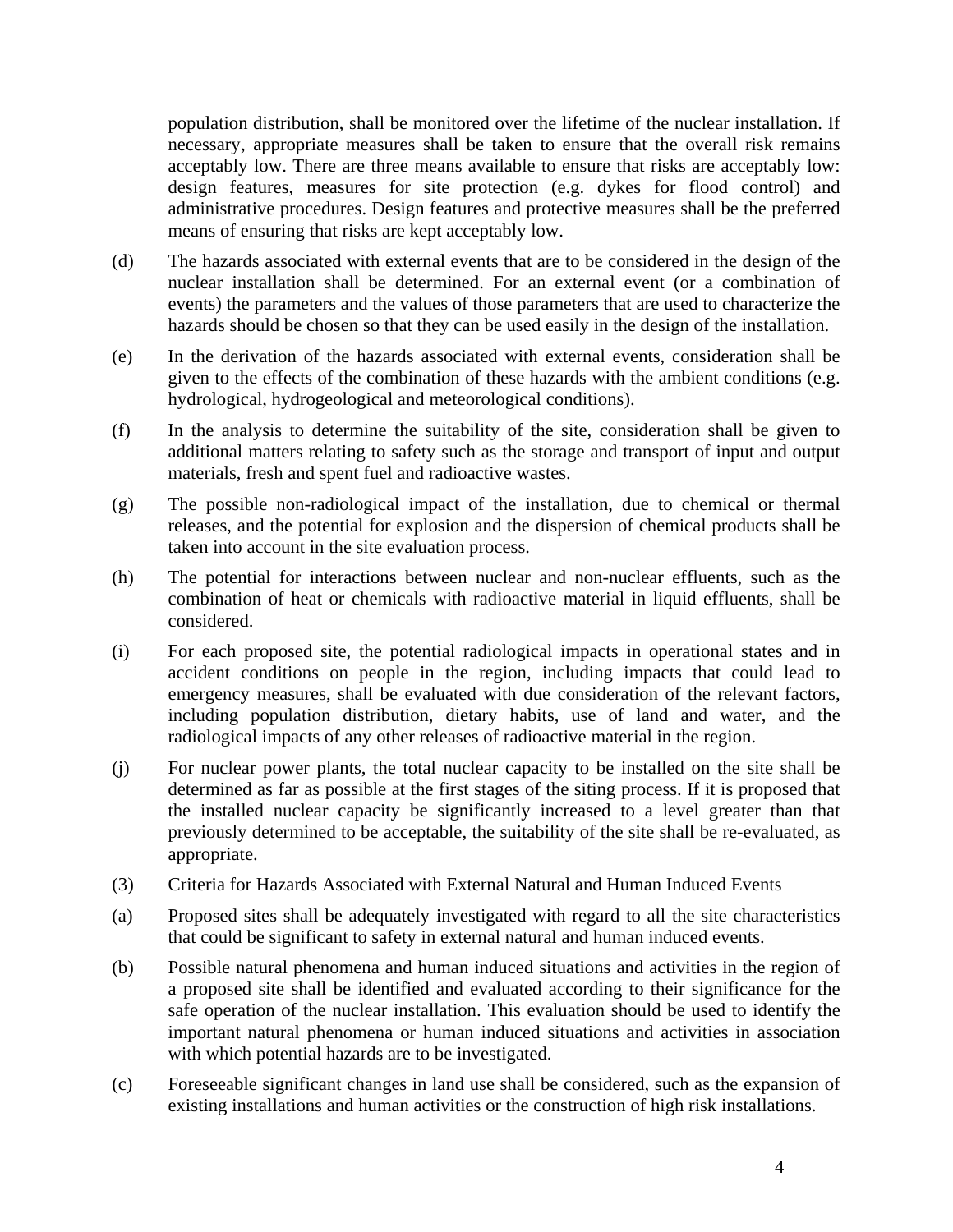- (d) Pre-historical, historical and instrumentally recorded information and records, as applicable, of the occurrences and severity of important natural phenomena or human induced situations and activities shall be collected for the region and shall be carefully analysed for reliability, accuracy and completeness.
- (e) Appropriate methods shall be adopted for establishing the hazards that are associated with major external phenomena. The methods shall be justified in terms of being up to date and compatible with the characteristics of the region. Special consideration should be given to applicable probabilistic methodologies.
- (f) The size of the region to which a method for establishing the hazards associated with major external phenomena is to be applied shall be large enough to include all the features and areas that could be of significance in the determination of the natural and human induced phenomena under consideration and for the characteristics of the event.
- (g) Major natural and human induced phenomena shall be expressed in terms that can be used as input for deriving the hazards associated with the nuclear installation; that is, appropriate parameters for describing the hazard should be selected or developed.
- (h) In the determination of hazards, site specific data shall be used, unless such data are unobtainable. In this case, data from other regions that are sufficiently relevant to the region of interest may be used in the determination of hazards. Appropriate and acceptable simulation techniques may also be used. In general, data obtained for similar regions and simulation techniques may also be used to augment the site specific data.
- (4) Criteria for Determining the Potential Effects of the Nuclear Installation in the Region
- (a) In the evaluation of a site to determine its potential radiological impact on the region for operational states and accident conditions that could lead to emergency measures, appropriate estimates shall be made of expected or potential releases of radioactive material, with account taken of the design of the nuclear installation and its safety features. These estimates shall be confirmed when the design and its safety features have been confirmed.
- (b) The direct and indirect pathways by which radioactive material released from the nuclear installation could potentially reach and affect people and the environment shall be identified and evaluated; in such an evaluation specific regional and site characteristics shall be taken into account, with special attention paid to the function of the biosphere in the accumulation and transport of radionuclides.
- (c) The site and the design for the nuclear installation shall be examined in conjunction to ensure that the radiological risk to the public and the environment associated with radioactive releases is acceptably low.
- (d) The design of nuclear installation shall be such as to compensate for any unacceptable potential effects of the installation on the region, or otherwise the site shall be deemed unsuitable.
- (5) Criteria Derived from Considerations of Population and Emergency Planning
- (a) The proposed region shall be studied to evaluate the present and foreseeable future characteristics and the distribution of the population of the region. Such a study shall include the evaluation of present and future uses of land and water in the region and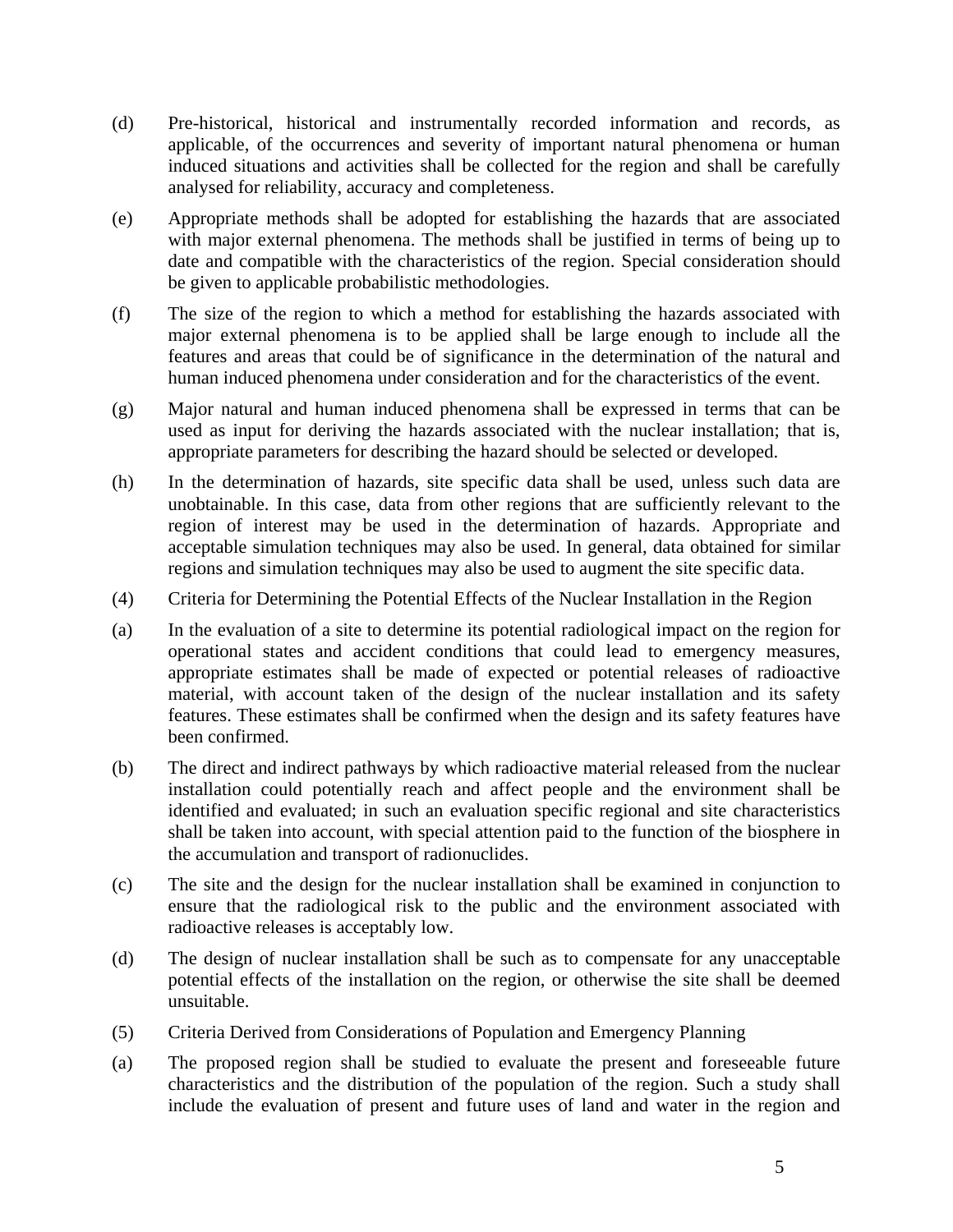account shall be taken of any special characteristics that may affect the potential consequences of radioactive releases for individuals and the population as a whole.

- (b) In relation to the characteristics and distribution of the population, the combined effects of the site and the nuclear installation shall be such that:
	- (i) for operational states of the installation the radiological exposure of the population remains as low as reasonably achievable and in any case is in compliance with national regulations;
	- (ii) the radiological risk to the population associated with accident conditions, including those that could lead to emergency measures being taken, is acceptably low.
- (c) If, after thorough evaluation, it is shown that no appropriate measures can be developed to meet the above mentioned requirements, the site shall be deemed unsuitable for the location of a nuclear installation of the type proposed.
- (d) The external zone for a proposed site shall be established with account taken of the potential for radiological consequences for people and the feasibility of implementing emergency plans, and of any external events or phenomena that may hinder their implementation. Before construction of the plant is started, it shall be confirmed that there will be no insurmountable difficulties in establishing an emergency plan for the external zone before the start of operation of the plant.

(6) Criteria for Determination of Exclusion Area Boundary, Low Population Zone and Population Centre Distance

- (a) As an aid in evaluating a proposed site, a fission product release from the core, the expected demonstrable leak rate from the containment and the meteorological conditions pertinent to the site shall be assumed to derive an exclusion area, a low population zone and population center distance. For the purpose of this analysis, which shall set forth the basis for the numerical values used, the following shall be determined.
	- (i) An exclusion area of such size that an individual located at any point on its boundary for two hours immediately following onset of the postulated fission product release would not receive a total radiation dose to the whole body in excess of 250 mSv or a total radiation dose in excess of 3000 mSv to the thyroid from iodine exposure.
	- (ii) A low population zone of such size that an individual located at any point on its outer boundary who is exposed to the radioactive cloud resulting from the postulated fission product release (during the entire period of its passage) would not receive a total radiation dose to the whole body in excess of 250 mSv or a total radiation dose in excess of 3000 mSv to the thyroid from iodine exposure.

Explanation:-

(1) The fission product release assumed for these calculations should be based upon a major accident, hypothesized for purposes of site analysis or postulated from consideration of possible accidental events, that would result in potential hazards not exceeded by those from any accident considered credible. Such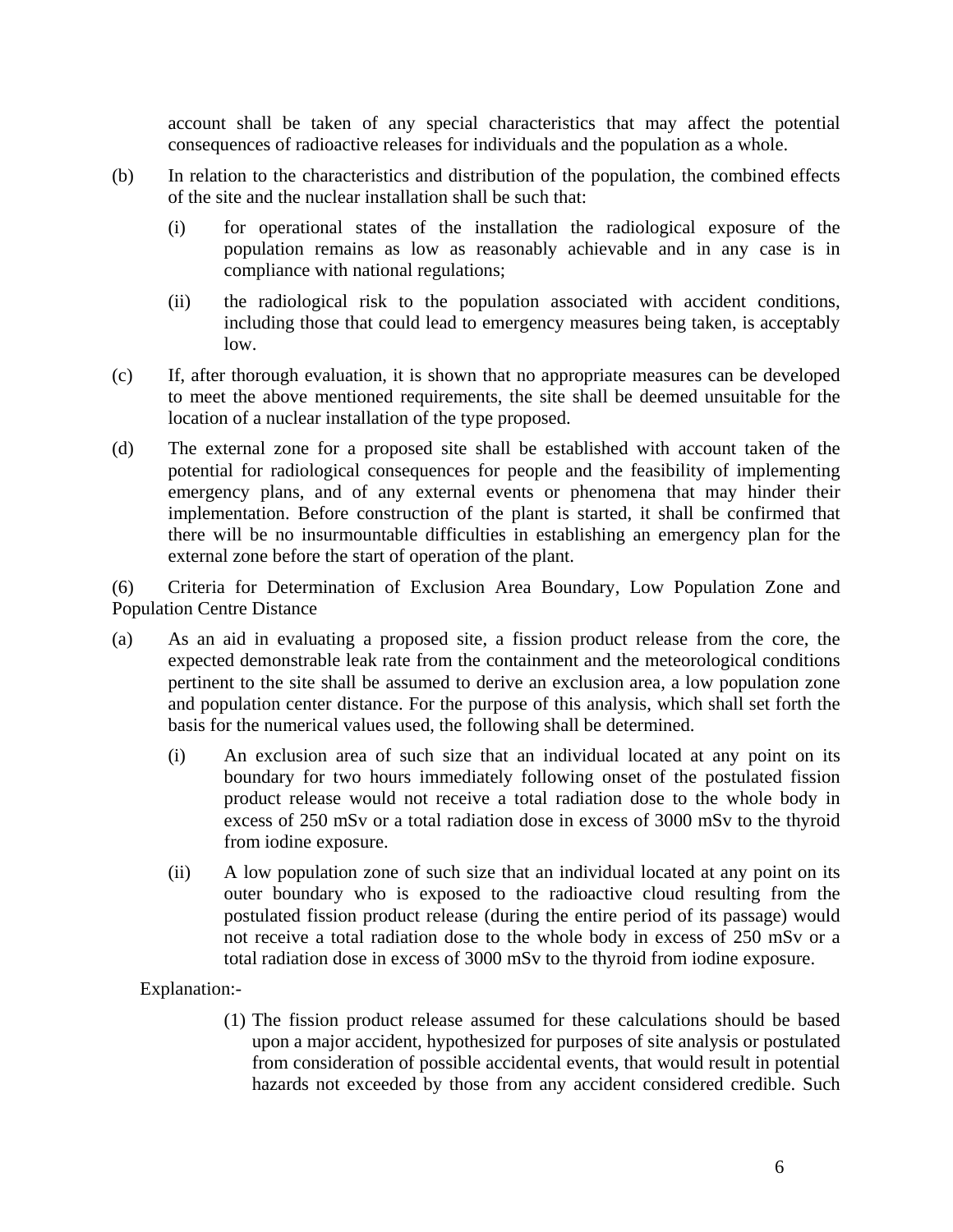accidents have generally been assumed to result in substantial meltdown of the core with subsequent release of appreciable quantities of fission products.

- (2) The whole body dose of 250 mSv referred to above corresponds numerically to the once in a lifetime accidental or emergency dose for radiation workers. However, neither its use nor that of the 3000 mSv value for thyroid exposure as set forth in these regulations are intended to imply that these numbers constitute acceptable limits for emergency doses to the public under accident conditions. Rather, this 250 mSv whole body value and the 3000 mSv thyroid value have been set forth as reference values, which can be used in the evaluation of nuclear installation sites with respect to potential accidents of exceedingly low probability of occurrence, and low risk of public exposure to radiation.
- (iii) A population center distance of at least one and one-third times the distance from the installation to the outer boundary of the low population zone. For this purpose, the boundary of the population center shall be determined upon consideration of population distribution. Political boundaries are not controlling in the application of this requirement. Where very large cities are involved, a greater distance may be necessary because of total integrated population dose consideration.
- (b) For sites of multiple nuclear installations, consideration shall be given to the following:
	- (i) if the installations are independent to the extent that an accident in one plant would not initiate an accident in another, the size of the exclusion area, low population zone and population center distance shall be fulfilled with respect to each plant individually, the envelopes of the plan overlay of the areas so calculated shall then be taken as their respective boundaries;
	- (ii) if the installations are interconnected to the extent that an accident in one plant could affect the safety of operation of any other, the size of the exclusion area, low population zone and population center distance shall be based upon the assumption that all interconnected installations emit their postulated fission product releases simultaneously, this requirement may be reduced in relation to the degree of coupling between installations, the probability of concomitant accidents and the probability that an individual would not be exposed to the radiation effects from simultaneous releases, however, the basis for such a reduction in the source term shall be justified to the satisfaction of the Authority;
	- (iii) the applicant is expected to show that the simultaneous operation of multiple reactors at a site will not result in total radioactive effluent releases beyond the allowable limits of national regulations.

## **6. Specific Requirements for Evaluation of External Events**

- (1) Earthquakes and Surface Faulting
- (a) Earthquakes
	- (i) The seismological and geological conditions in the region and the engineering geological aspects and geotechnical aspects of the proposed site area shall be evaluated.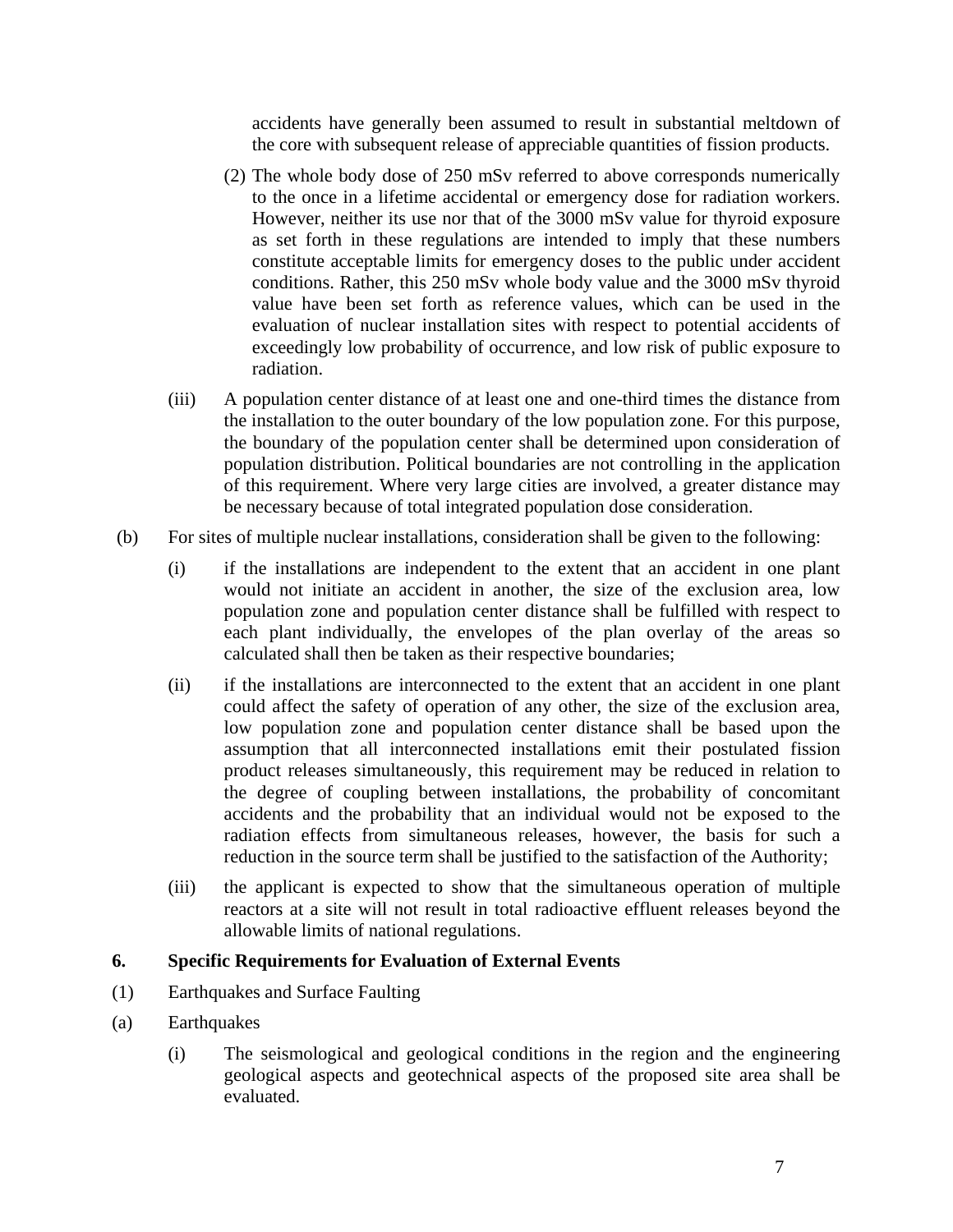- (ii) Information on pre-historical, historical and instrumentally recorded earthquakes in the region shall be collected and documented.
- (iii) The hazards associated with earthquakes shall be determined by means of seismotectonic evaluation of the region with the use to the greatest possible extent of the information collected.
- (iv) Hazards due to earthquake induced ground motion shall be assessed for the site with account taken of the seismotectonic characteristics of the region and specific site conditions. A thorough uncertainty analysis shall be performed as part of the evaluation of seismic hazards.
- (b) Surface faulting
	- (i) The potential for surface faulting (i.e. the fault capability) shall be assessed for the site. The methods to be used and the investigations to be made shall be sufficiently detailed that a reasonable decision can be reached.
	- (ii) A fault shall be considered capable if, on the basis of geological, geophysical, geodetic or seismological data, one or more of the following conditions applies:
		- (1) it shows evidence of past movement or movements (significant deformations and/or dislocations) of a recurring nature within such a period that it is reasonable to infer that further movements at or near the surface could occur, in highly active areas, where both earthquake data and geological data consistently reveal short earthquake recurrence intervals, periods of the order of tens of thousands of years may be appropriate for the assessment of capable faults, in less active areas, it is likely that much longer periods may be required;
		- (2) a structural relationship with a known capable fault has been demonstrated such that movement of the one may cause movement of the other at or near the surface;
		- (3) the maximum potential earthquake associated with a seismogenic structure is sufficiently large and at such a depth that it is reasonable to infer that, in the geodynamic setting of the site, movement at or near the surface could occur.
	- (iii) Where reliable evidence shows the existence of a capable fault that has the potential to affect the safety of the nuclear installation, an alternative site shall be considered.

(2) Meteorological Events - The extreme values of meteorological variables and rare meteorological phenomena listed below shall be investigated for the site of any nuclear installation. The meteorological and climatological characteristics for the region around the site shall be investigated.

- (a) Extreme values of meteorological phenomena
	- (i) In order to evaluate their possible extreme values, the following meteorological phenomena shall be documented for an appropriate period of time: wind, precipitation, snow, temperature and storm surges.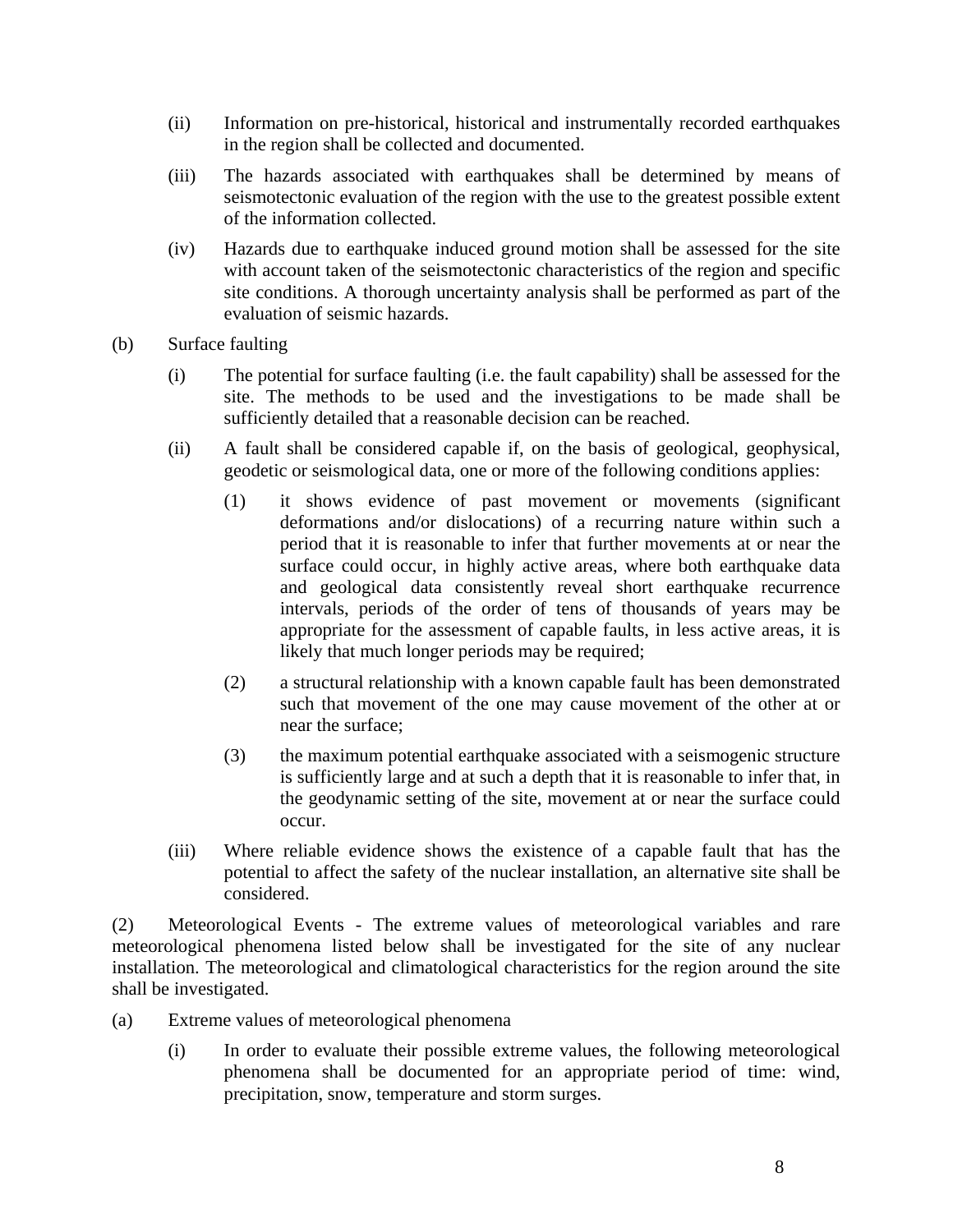- (ii) The output of the site evaluation shall be described in a way that is suitable for design purposes for the installation, such as the probability of exceedance values relevant to design parameters. Uncertainties in the data shall be taken into account in this evaluation.
- (b) Rare meteorological events
	- (i) Lightning -The potential for the occurrence and the frequency and severity of lightning shall be evaluated for the site.
	- (ii) Tornadoes
		- (1) The potential for the occurrence of tornadoes in the region of interest shall be assessed on the basis of detailed historical and instrumentally recorded data for the region.
		- (2) The hazards associated with tornadoes shall be derived and expressed in terms of parameters such as rotational wind speed, translational wind speed, radius of maximum rotational wind speed, pressure differentials and rate of change of pressure.
		- (3) In the assessment of the hazard, missiles that could be associated with tornadoes shall be considered.
	- (iii) Tropical cyclones
		- (1) The potential for tropical cyclones in the region of the site shall be evaluated. If this evaluation shows that there is evidence of tropical cyclones or a potential for tropical cyclones, related data shall be collected.
		- (2) On the basis of the available data and the appropriate physical models, the hazards associated with tropical cyclones shall be determined in relation to the site. Hazards for tropical cyclones include factors such as extreme wind speed, pressure and precipitation.
		- (3) In the assessment of the hazards, missiles that could be associated with tropical cyclones shall be considered.
- (3) Flooding
- (a) Floods due to precipitation and other causes
	- (i) The region shall be assessed to determine the potential for flooding due to one or more natural causes such as runoff resulting from precipitation or snow melt, high tide, storm surge, seiche and wind waves that may affect the safety of the nuclear installation. If there is a potential for flooding, then all pertinent data, including historical data, both meteorological and hydrological, shall be collected and critically examined.
	- (ii) A suitable meteorological and hydrological model shall be developed with account taken of the limits on the accuracy and quantity of the data, the length of the historical period over which the data were accumulated, and all known past changes in relevant characteristics of the region.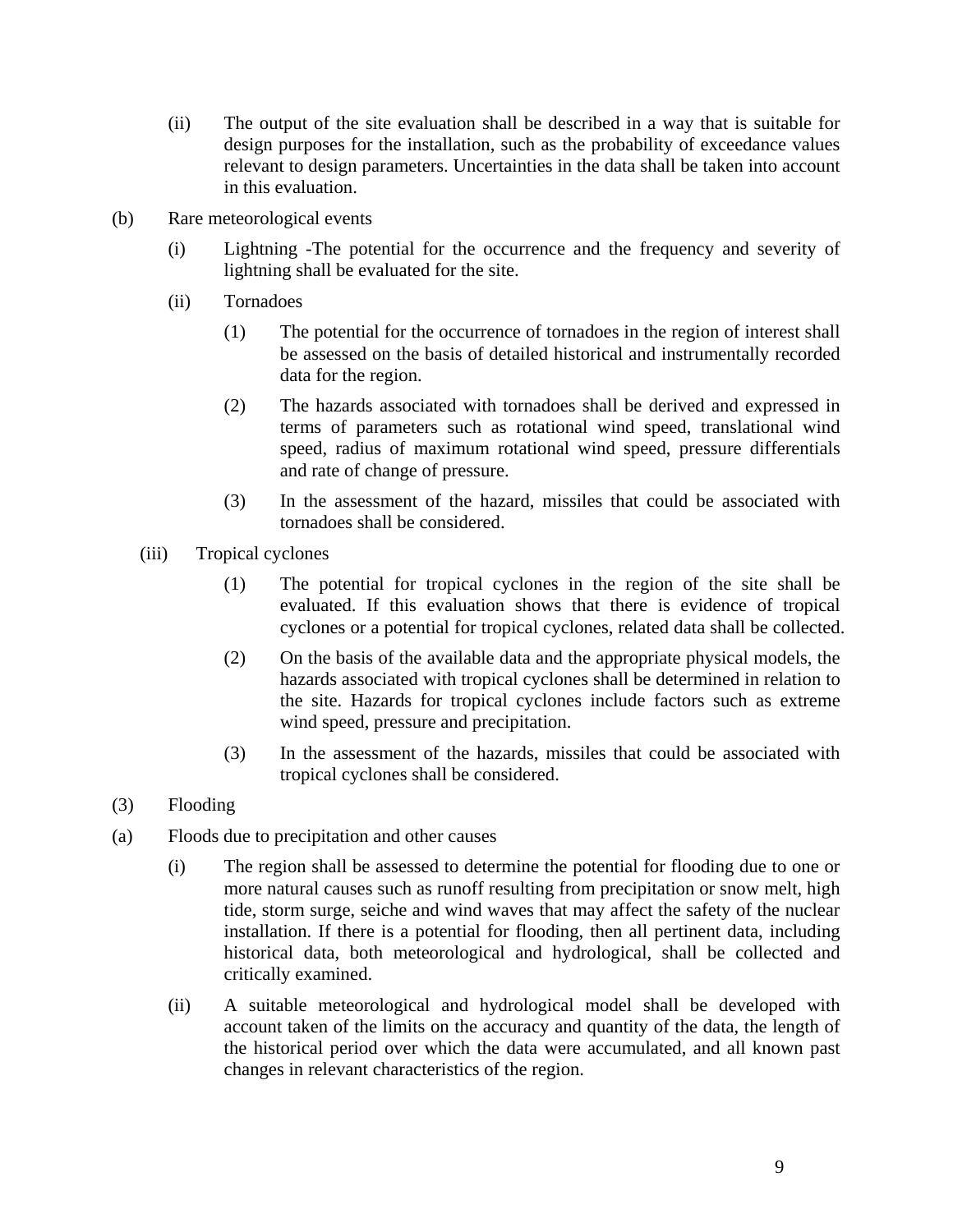- (iii) The possible combinations of the effects of several causes shall be examined. For example, for coastal sites and sites on estuaries, the potential for flooding by a combination of high tide, wind effects on bodies of water and wave actions, such as those due to cyclones, shall be assessed and taken into account in the hazard model.
- (iv) The hazards for the site due to flooding shall be derived from the model.
- (v) The parameters used to characterize the hazards due to flooding shall include the height of the water, the height and period of the waves (if relevant), the warning time for the flood, the duration of the flood and the flow conditions.
- (vi) The potential for instability of the coastal area or river channel due to erosion or sedimentation shall be investigated.
- (b) Water waves induced by earthquakes or other geological phenomena
	- (i) The region shall be evaluated to determine the potential for tsunamis or seiches that could affect the safety of a nuclear installation on the site.
	- (ii) If there is found to be such a potential, prehistorical and historical data relating to tsunamis or seiches affecting the shore region around the site shall be collected and critically evaluated for their relevance to the evaluation of the site and their reliability.
	- (iii) On the basis of the available prehistorical and historical data for the region and comparison with similar regions that have been well studied with regard to these phenomena, the frequency of occurrence, magnitude and height of regional tsunamis or seiches shall be estimated and shall be used in determining the hazards associated with tsunamis or seiches, with account taken of any amplification due to the coastal configuration at the site.
	- (iv) The potential for tsunamis or seiches to be generated by regional offshore seismic events shall be evaluated on the basis of known seismic records and seismotectonic characteristics.
	- (v) The hazards associated with tsunamis or seiches shall be derived from known seismic records and seismotectonic characteristics as well as from physical and/or analytical modelling. These include potential draw-down and runup that may result in physical effects on the site.
- (c) Floods and waves caused by failure of water control structures
	- (i) Information relating to upstream water control structures shall be analysed to determine whether the nuclear installation would be able to withstand the effects resulting from the failure of one or more of the upstream structures.
	- (ii) If the nuclear installation could safely withstand all the effects of the massive failure of one or more of the upstream structures, then the structures need be examined no further in this regard.
	- (iii) If a preliminary examination of the nuclear installation indicates that it might not be able to withstand safely all the effects of the massive failure of one or more of the upstream structures, then the hazards associated with the nuclear installation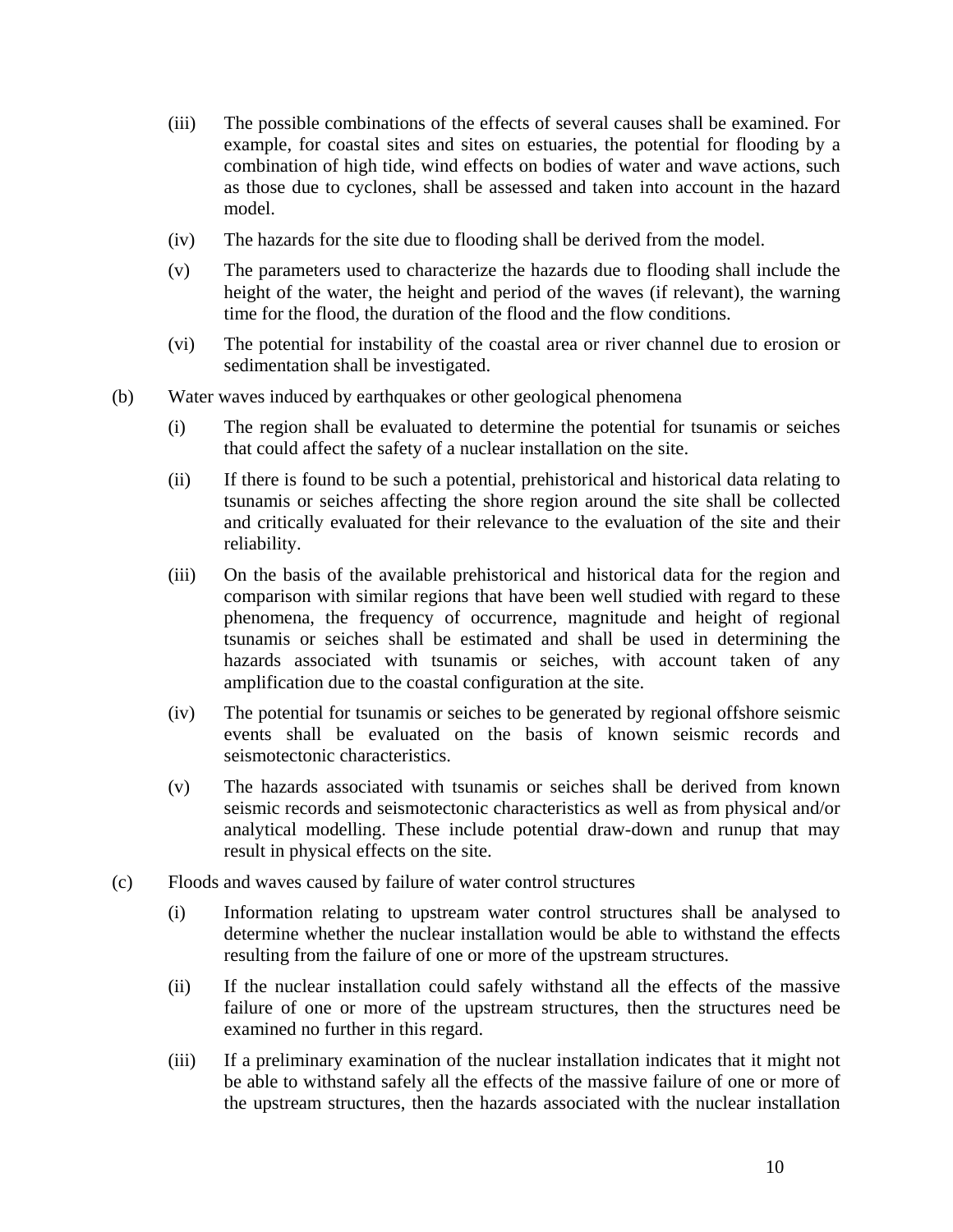shall be assessed with the inclusion of all such effects; otherwise such upstream structures shall be analysed by means of methods equivalent to those used in determining the hazards associated with the nuclear installation to show that the structures could survive the event concerned.

- (iv) The possibility of storage of water as a result of the temporary blockage of rivers upstream or downstream (e.g. caused by landslides or ice) so as to cause flooding and associated phenomena at the proposed site shall be examined.
- (4) Geotechnical Hazards
- (a) Slope instability
	- (i) The site and its vicinity shall be evaluated to determine the potential for slope instability (such as land and rock slides and snow avalanches) that could affect the safety of the nuclear installation.
	- (ii) If there is found to be a potential for slope instability that could affect the safety of the nuclear installation, the hazard shall be evaluated by using parameters and values for the site specific ground motion.
- (b) Collapse, subsidence or uplift of the site surface
	- (i) Geological maps and other appropriate information for the region shall be examined for the existence of natural features such as caverns, karstic formations and human made features such as mines, water wells and oil wells. The potential for collapse, subsidence or uplift of the site surface shall be evaluated.
	- (ii) If the evaluation shows that there is a potential for collapse, subsidence or uplift of the surface that could affect the safety of the nuclear installation, practicable engineering solutions shall be provided or otherwise the site shall be deemed unsuitable.
	- (iii) If there do seem to be practicable engineering solutions available, a detailed description of subsurface conditions obtained by reliable methods of investigation shall be developed for the purposes of determination of the hazards.
- (c) Soil liquefaction
	- (i) The potential for liquefaction of the subsurface materials of the proposed site shall be evaluated by using parameters and values for the site specific ground motion.
	- (ii) The evaluation shall include the use of accepted methods of soil investigation and analytical methods to determine the hazards.
	- (iii) If the potential for soil liquefaction is found to be unacceptable, the site shall be deemed unsuitable unless practicable engineering solutions are demonstrated to be available.
- (d) Behaviour of foundation materials
	- (i) The geotechnical characteristics of the subsurface materials, including the uncertainties in them, shall be investigated and a soil profile for the site in a form suitable for design purposes shall be determined.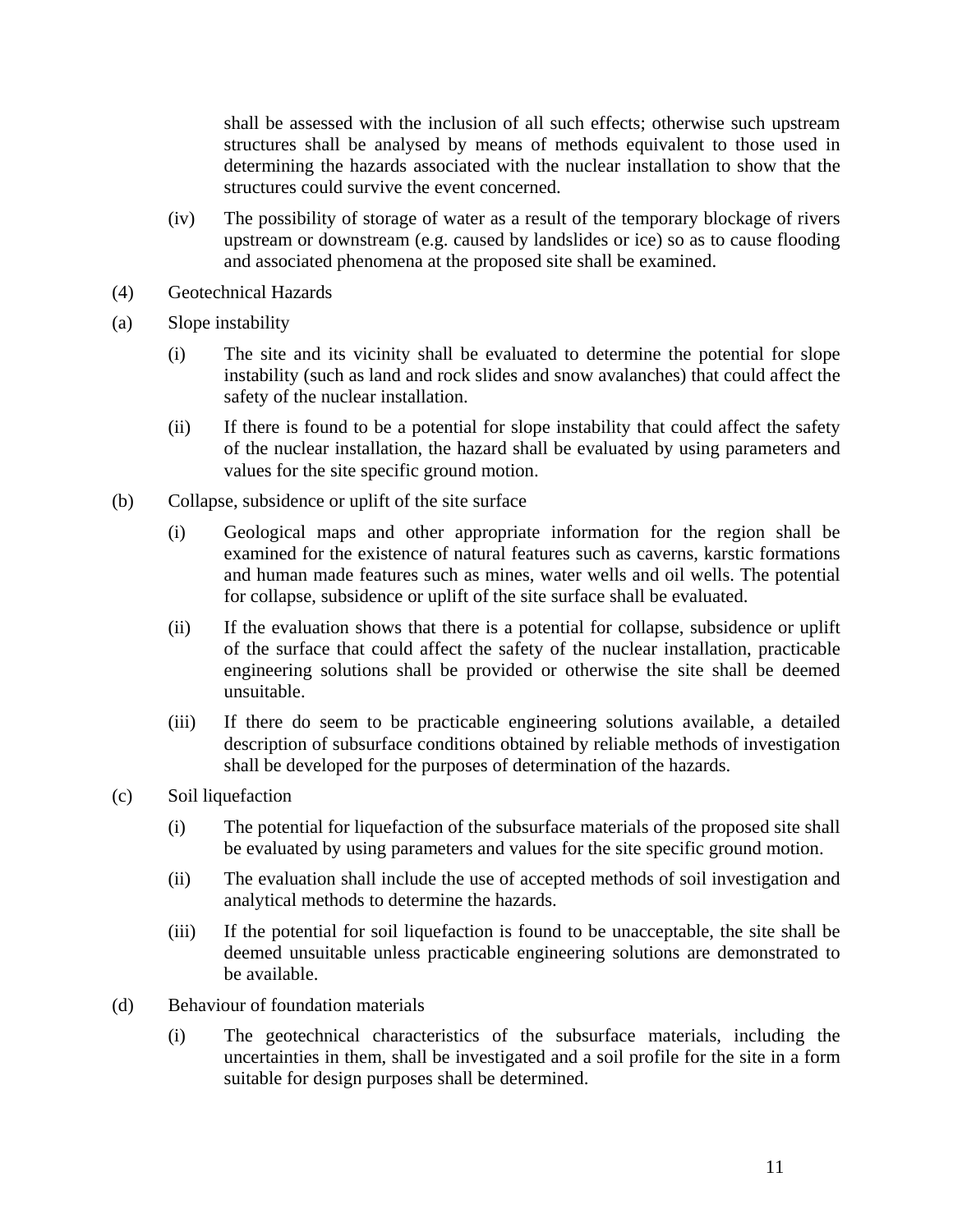- (ii) The stability of the foundation material under static and seismic loading shall be assessed.
- (iii) The groundwater regime and the chemical properties of the groundwater shall be studied.
- (5) External Human Induced Events
- (a) Aircraft crashes
	- (i) The potential for aircraft crashes on the site shall be assessed with account taken, to the extent practicable, of characteristics of future air traffic and aircraft.
	- (ii) If the assessment shows that there is a potential for an aircraft crash on the site that could affect the safety of the nuclear installation, then an assessment of the hazards shall be made.
	- (iii) The hazards associated with an aircraft crash to be considered shall include impact, fire and explosions.
	- (iv) If the assessment indicates that the hazards are unacceptable and if no practicable solutions are available, then the site shall be deemed unsuitable.
- (b) Chemical explosions
	- (i) Activities in the region that involve the handling, processing, transport and storage of chemicals having a potential for explosions or for the production of gas clouds capable of deflagration or detonation shall be identified.
	- (ii) Hazards associated with chemical explosions shall be expressed in terms of overpressure and toxicity (if applicable), with account taken of the effect of distance.
	- (iii) A site shall be considered unsuitable if such activities take place in its vicinity and there are no practicable solutions available.

(c) Other important human induced events - The region shall be investigated for installations (including installations within the site boundary) in which flammable, explosive, asphyxiant, toxic, corrosive or radioactive materials are stored, processed, transported and otherwise dealt with that, if released under normal or accident conditions, could jeopardize the safety of the nuclear installation. This investigation shall also include installations that may give rise to missiles of any type that could affect the safety of the nuclear installation. The potential effects of electromagnetic interference, eddy currents in the ground and the clogging of air or water inlets by debris shall also be evaluated. If the effects of such phenomena and occurrences would produce an unacceptable hazard and if no practicable solution is available, the site shall be deemed unsuitable.

(6) Other Important Considerations

(a) Historical data concerning phenomena that have the potential to give rise to adverse effects on the safety of the nuclear installation, such as volcanism, sand storms, severe precipitation, snow, ice, hail, and subsurface freezing of subcooled water (frazil), shall be collected and assessed. If the potential is confirmed, the hazard shall be assessed and design bases for these events shall be derived.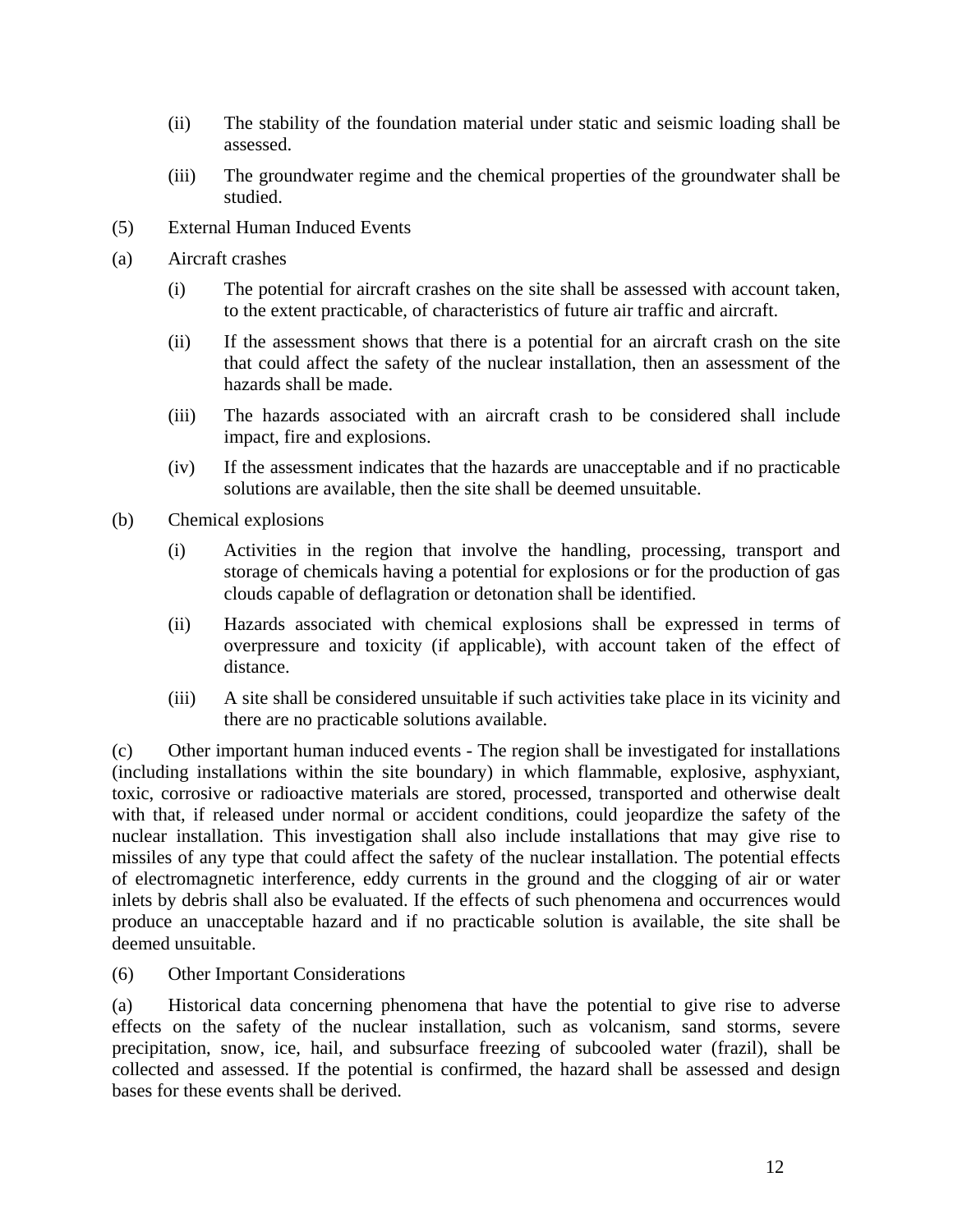(b) In the design of systems for long term heat removal from the core, site related parameters, such as the following, shall be considered:

- (i) air temperature and humidity;
- (ii) water temperatures;
- (iii) available flow of water, minimum water level and the period of time for which safety related sources of cooling water are at a minimum level, with account taken of the potential for failure of water control structures.

(c) Potential natural and human induced events that could cause a loss of function of systems required for the long term removal of heat from the core shall be identified, such as the blockage or diversion of a river, the depletion of a reservoir, an excessive amount of marine organisms, the blockage of a reservoir or cooling tower by freezing or the formation of ice, ship collisions, oil spills and fires. If the probabilities and consequences of such events cannot be reduced to acceptable levels, then the hazards for the nuclear installation associated with such events shall be established.

(d) If the hazards for the nuclear installation are unacceptable and no practicable solution is available, the site shall be deemed unsuitable.

## **7. Site Characteristics and the Potential Effects of the Nuclear Installation in the Region**

- (1) Atmospheric Dispersion of Radioactive Material
- (a) A meteorological description of the region shall be developed, including descriptions of the basic meteorological parameters, regional orography and phenomena such as wind speed and direction, air temperature, precipitation, humidity, atmospheric stability parameters, and prolonged inversions.
- (b) A programme for meteorological measurements shall be prepared and carried out at or near the site with the use of instrumentation capable of measuring and recording the main meteorological parameters at appropriate elevations and locations. Data from at least one full year shall be collected, together with any other relevant data that may be available from other sources.
- (c) On the basis of the data obtained from the investigation of the region, the atmospheric dispersion of radioactive material released shall be assessed with the use of appropriate models. These models shall include all significant site specific and regional topographic features and characteristics of the nuclear installation that may affect atmospheric dispersion.
- (2) Dispersion of Radioactive Material through Surface Water
- (a) A description of the surface hydrological characteristics of the region shall be developed, including descriptions of the main characteristics of water bodies, both natural and artificial, the major structures for water control, the locations of water intake structures and information on water use in the region.
- (b) A programme of investigation and measurements of the surface hydrology shall be carried out to determine to the extent necessary the dilution and dispersion characteristics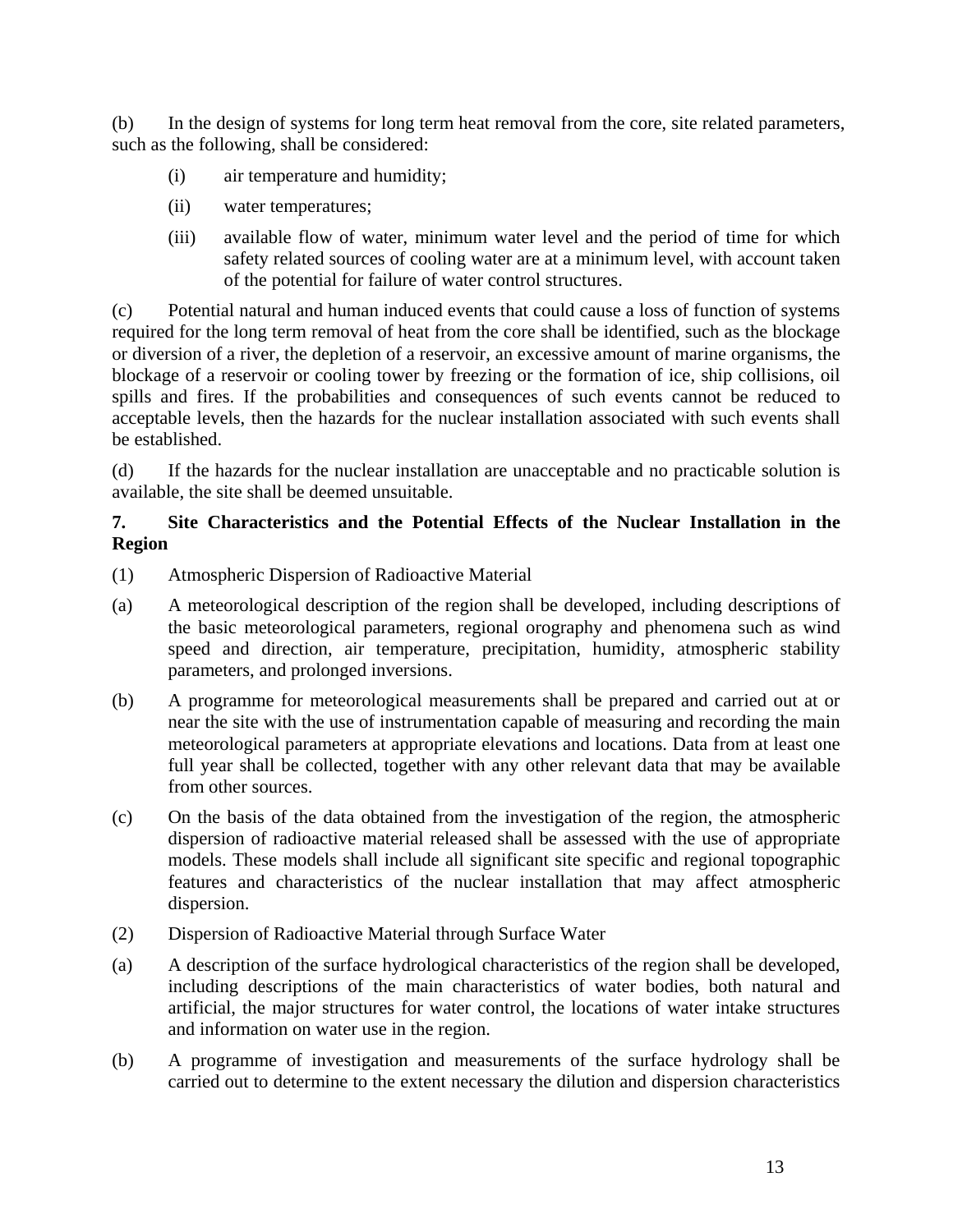for water bodies, the reconcentration ability of sediments and biota, and the determination of transfer mechanisms of radionuclides in the hydrosphere and of exposure pathways.

- (c) An assessment of the potential impact of the contamination of surface water on the population shall be performed by using the collected data and information in a suitable model.
- (3) Dispersion of Radioactive Material through Groundwater
- (a) A description of the groundwater hydrology of the region shall be developed, including descriptions of the main characteristics of the water bearing formations, their interaction with surface waters and data on the uses of groundwater in the region.
- (b) A programme of hydrogeological investigations shall be carried out to permit the assessment of radionuclide movement in hydrogeological units. This programme shall include investigations of the migration and retention characteristics of the soils, the dilution and dispersion characteristics of the aquifers, and the physical and physicochemical properties of underground materials, mainly related to transfer mechanisms of radionuclides in groundwater and their exposure pathways.
- (c) An assessment of the potential impact of the contamination of groundwater on the population shall be performed by using the data and information collected in a suitable model.
- (4) Population Distribution
- (a) The distribution of the population within the region shall be determined.
- (b) In particular, information on existing and projected population distributions in the region, including resident populations and to the extent possible transient populations, shall be collected and kept up to date over the lifetime of the nuclear installation. Special attention shall be paid to the population living in the immediate vicinity of the nuclear installation, to densely populated areas and population centres in the region, and to residential institutions such as schools, hospitals and prisons.
- (c) The most recent census data for the region, or information obtained by extrapolation of the most recent census data, shall be used in obtaining the population distribution. In the absence of reliable data, a special study shall be carried out.
- (d) The data shall be analysed to give the population distribution in terms of the direction and distance from the installation. An evaluation shall be performed of the potential radiological impacts of normal discharges and accidental releases of radioactive material, including reasonable consideration of releases due to severe accidents, with the use of site specific parameters as appropriate.

(5) Uses of Land and Water in the Region - The uses of land and water shall be characterized in order to assess the potential effects of the nuclear installation in the region and particularly for the purposes of preparing emergency plans. The investigation shall cover land and water bodies that may be used by the population or may serve as a habitat for organisms in the food chain.

(6) Ambient Radioactivity - Before commissioning of the nuclear installation the ambient radioactivity of the atmosphere, hydrosphere, lithosphere and biota in the region shall be